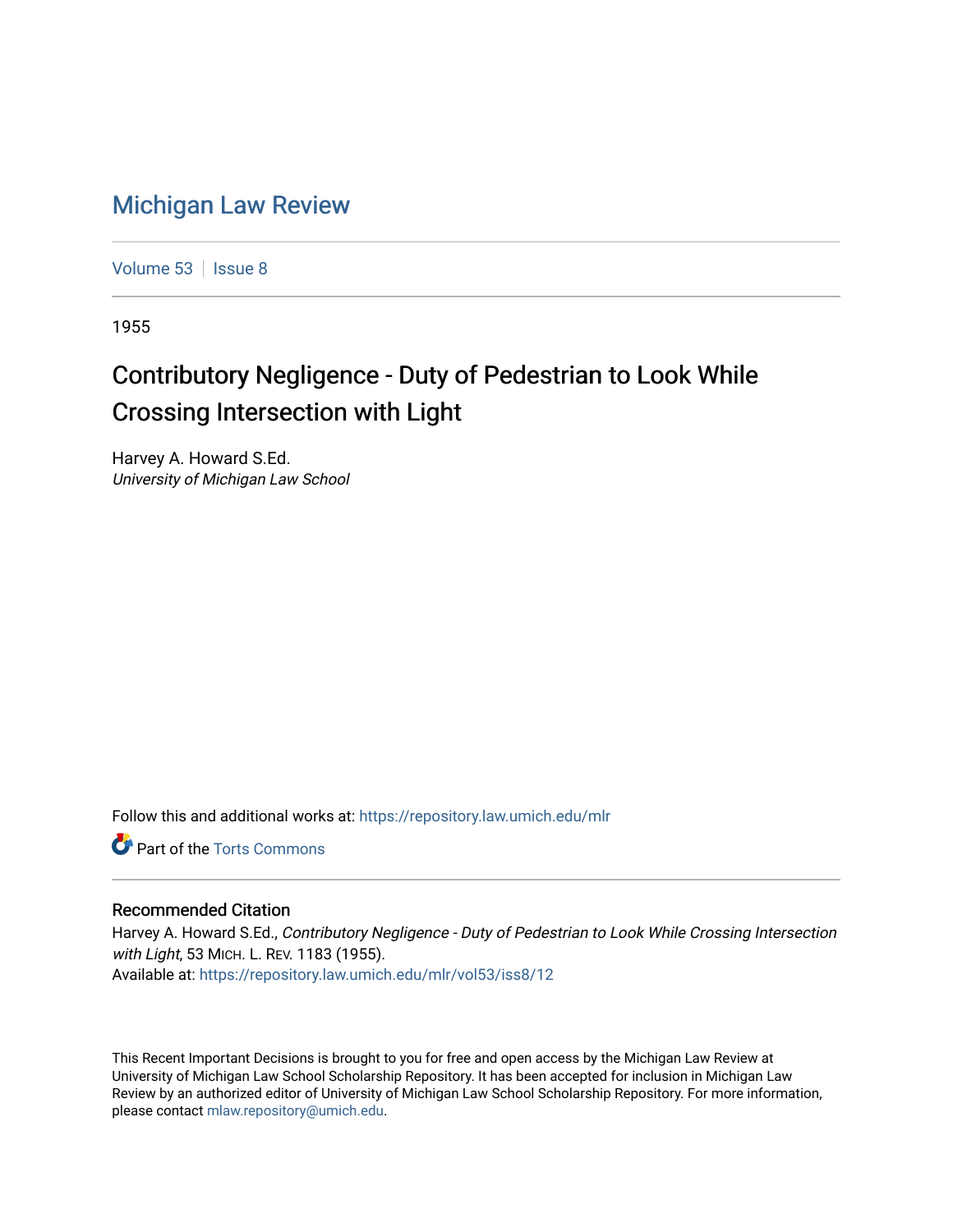CONTRIBUTORY NEGLIGENCE-DUTY OF PEDESTRIAN TO LOOK WHILE CROSSING INTERSECTION WITH LIGHT-The plaintiff was crossing a busy intersection in reliance on a green traffic light in his favor when he was struck by defendant's automobile. Testifying in his own behalf, plaintiff said that he waited until the light changed to green and traffic on both sides stopped before proceeding to cross the street. He further stated that he was hit just before reaching the other side of the street. He did not see defendant's automobile before it struck him. At the conclusion of this testimony defendant moved for a directed verdict on the ground that plaintiff had failed to show freedom from contributory negligence. The trial court granted the motion as there was no testimony that plaintiff made continual observations after he started to cross. The circuit court, on appeal, reversed and remanded for a new trial: the uncontradicted testimony showed plaintiff was crossing on the green light and hence a prima facie case was made. On appeal, the circuit court was affirmed by an equally divided court. A pedestrian starting to cross when the light has turned green cannot be held contributorily negligent as a matter of law for failure to observe approaching traffic. The justices voting for reversal thought that the plaintiff, in failing to make further observations of the light and traffic after starting to cross the street, did not exercise due care for his own safety and hence was contributorily negligent as a matter of law. *Ortisi v. Oderfer,* 341 Mich. 254, 67 N. W. (2d) 153 (1954).

It is a well established rule that a person in crossing a street or highway must exercise that degree of care and caution which a reasonable man would exercise under similar circumstances.<sup>1</sup> In crossing an intersection with a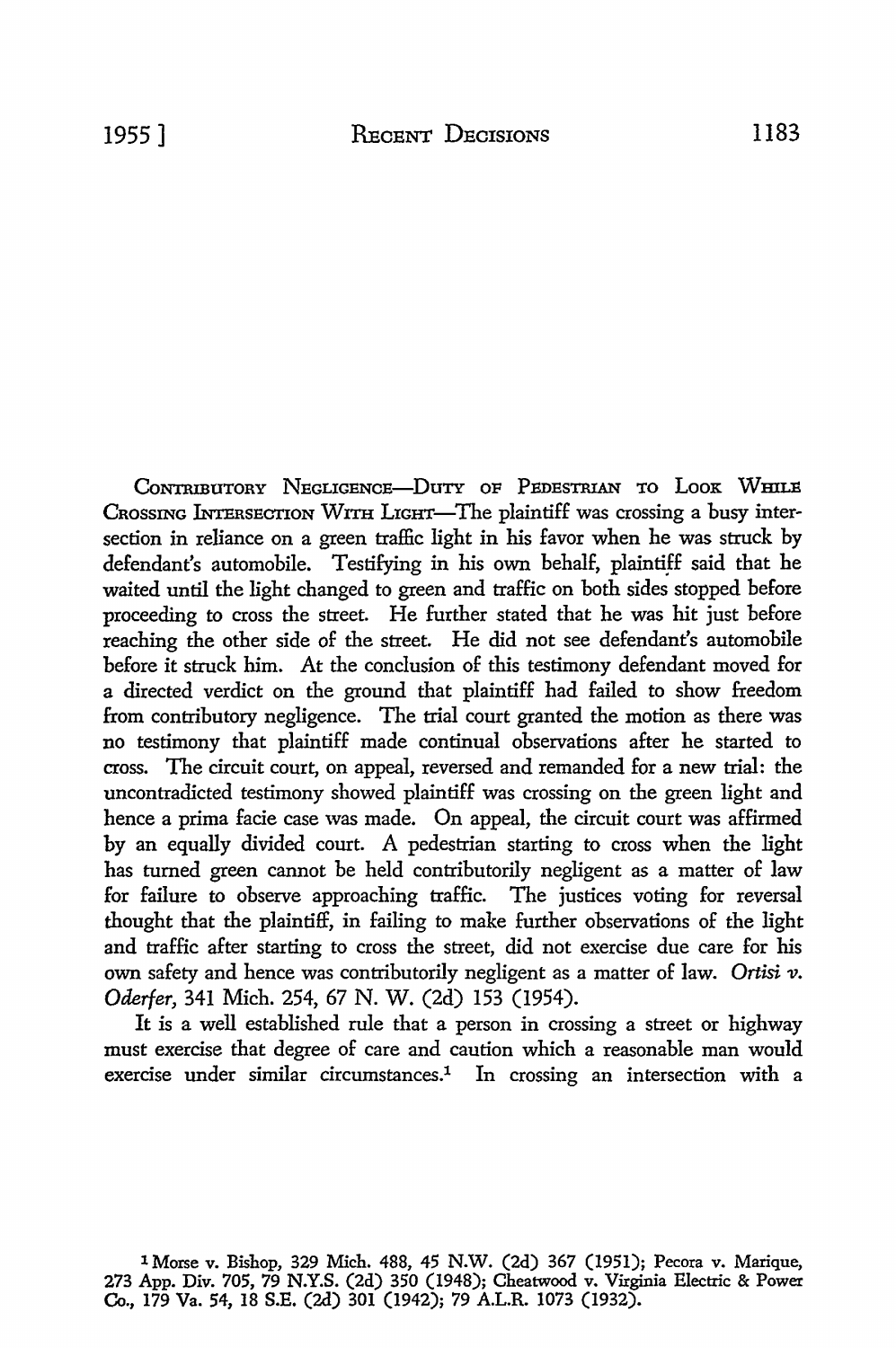favorable signal, the vast majority of jurisdictions do not as a matter of law require a pedestrian to make a continual observation of the light and traffic.<sup>2</sup> Although a pedestrian crossing a street with a green light has no absolute right of way, he is entitled to presume that automobiles on the intersecting street will obey the unfavorable light.<sup>3</sup> The majority of courts hold that although this preferential right of way does not excuse the pedestrian's duty of reasonable care, it does make the question of whether he exercised such care in failing to maintain a lookout for approaching traffic one for the trier of facts. $4$  In contrast, a few states have adopted the badly reasoned view, long adhered to by Michigan, that reasonable care requires that a pedestrian make constant observations in almost all directions while crossing a street, with or without a favorable light, under the penalty that a failure to do so will constitute contributory negligence as a matter of law.<sup>5</sup> As suggested by the affirming opinion of the principal case, the effect of the minority doctrine is to afford a pedestrian no protection from the green light since his duties of observation are the same with or without it.<sup> $6$ </sup> The majority doctrine requires only that a pedestrian look at such times as will give him reasonable knowledge of approaching traffic.<sup>7</sup> Hence, having looked when he started to cross, a pedestrian is not generally bound as a matter of law to look again.<sup>8</sup> This would especially hold true when, as in the principal case, the pedestrian started to cross when the light turned green. Ordinarily he should have the right to presume that traffic lights are adjusted so that he may safely cross the street.<sup>9</sup> Still, even under the majority doctrine there are those instances where the circumstances and conditions would clearly indicate that the failure of the pedestrian to make any observation is contributory negligence as a matter of law.10 The tendency of cases where the

<sup>2</sup>Sandefer v. Robins, 35 Ala. App. 393, 48 S. (2d) 540 (1950); Young v. Tassop, 47 Cal. App. (2d) 557, ll8 P. (2d) 371 (1941); Butts v. Kansas Power & Light Co., 165 Kan. 477, 195 P. (2d) 567 (1948); Grass v. Ake, 154 Ohio St. 84, 93 N.E. (2d) 590 (1950); 2A BLAsHFIELD, CYc. AuTOMOBILE LAW AND PRACTICE, perm. ed., §1472 (1951); 10 id. §6628, n. 21.5, 22 (1942).

<sup>3</sup>Petersen v. General Rug & Carpet Cleaners, 333 lli. App. 47, 77 N.E. (2d) 58 (1947); Wisnaski v. Afman, 341 Mich. 453, 67 N.W. (2d) 731 (1954); Horwitz v. Eurove, 129 Ohio St. 8, 193 N.E. 644 (1934).

<sup>4</sup>Hendricks v. Pappas, 82 Cal. App. (2d) 774, 187 P. (2d) 436 (1947); Evans v. Dickinson, 127 Conn. 297, 16 A. (2d) 582 (1940); Bishop v. Huffman, 175 Kan. 270, 262 P. (2d) 948 (1953); 164 A.L.R. 8 at 234 (1946).

<sup>5</sup>Sloan v. Ambrose, 300 Mich. 188, 1 N.W. (2d) 505 (1942); Boyd v. Maruski, 321 Mich. 71, 32 N.W. (2d) 53 (1948); Rucheski v. Wisswesser, 355 Pa. 400, 50 A. (2d) 291 (1947); Dwyer v. Kellerman, 363 Pa. 593, 70 A. (2d) 313 (1950); 2A BLASHFIELD, CYc. AUTOMOBILE LAW AND PRACTICE, perm. ed., §1472 (1951).

<sup>6</sup>Principal case at 259.

*<sup>1</sup>*Cummings v. Whitney, (2d Cir. 1953) 203 F. (2d) 354; Duchaine v. Ray, llO Vt. 313, 6 A. (2d) 28 (1939).<br><sup>8</sup> Chevalley v. Degar, (Ohio App. 1943) 52 N.E. (2d) 544; Farrow v. Ostrom, 10

Wash. (2d) 666, 117 P. (2d) 963 (1941).

<sup>9</sup> Principal case at 262.<br><sup>10</sup> Robb v. Pike, 119 Fla. 833, 161 S. 732 (1935) (deliberately walking in front of approaching car); Moseley v. Mills, 145 Wash. 253, 259 P. 715 (1927) (aware of<br>approaching car but failing to look). "... where the danger is obvious and apparent being directly in the path of the pedestrian, and where the pedestrian is no longer entitled to